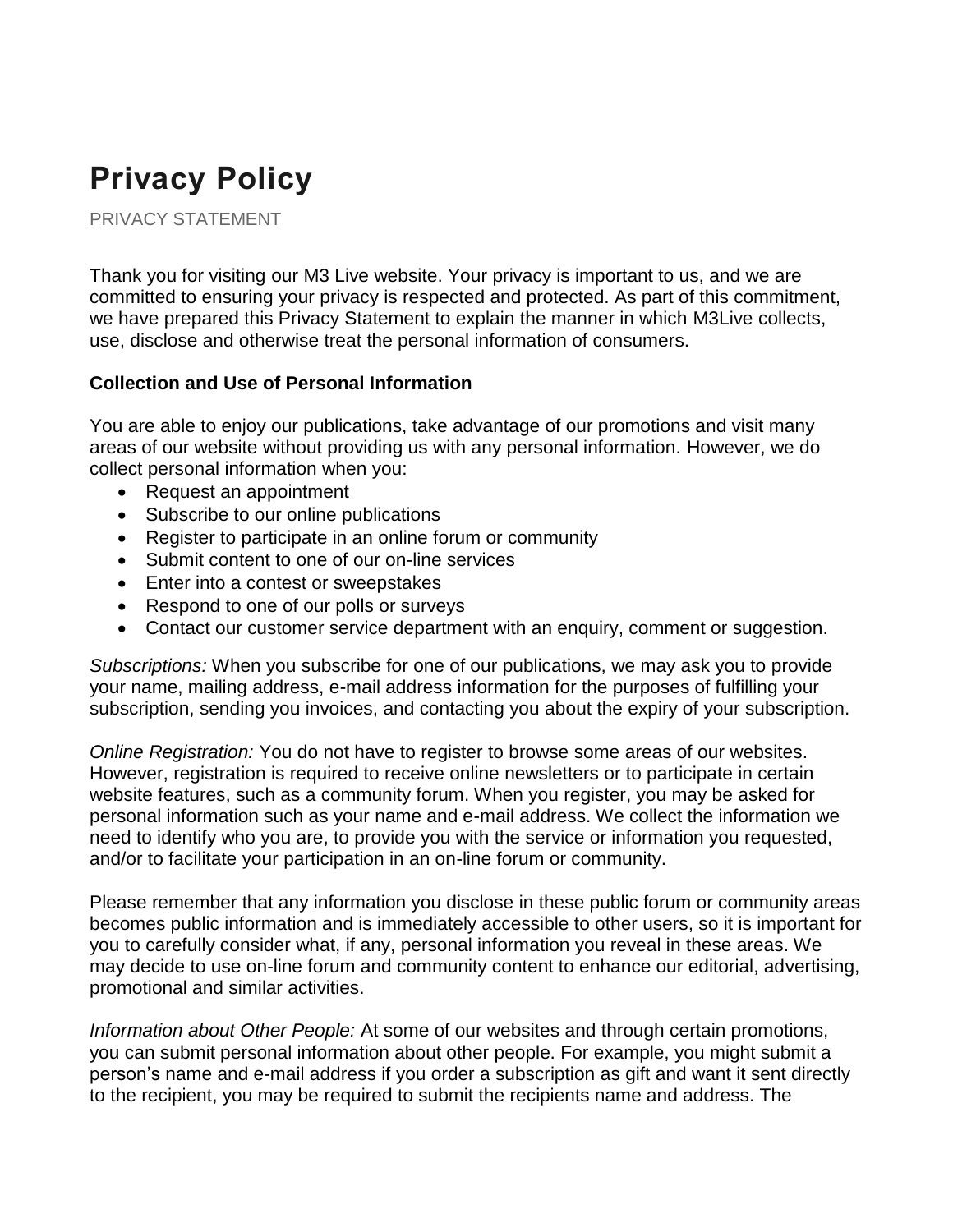personal information that may be collected about other people at these pages include the recipients name, address, e-mail address, and telephone number. We do not use the recipient's personal information for any other purpose unless (s)he gives us permission to do so.

## **Secondary Marketing**

From time to time we may obtain your permission to send you marketing information about our product and service offerings or those of our marketing partners. We may combine personal information we received from you with publicly available outside records to enhance our ability to market products and services that may be of interest to you. If we obtained your permission to place you on a marketing mailing list, you can remove yourself from the list via postal mail or email or by otherwise contacting us as set out in the "How to Contact Us" section below. You can also remove yourself from an e-mail marketing list by clicking the "unsubscribe" button that appears on our e-mails.

#### **Disclosure of Personal Information**

We will not disclose, rent, sell or otherwise transfer your personal information without your consent, except as otherwise set out in this Privacy Statement.

*Third party processors and agents:* Certain personal information may be transferred among our family of companies or other third parties solely for the purposes of processing your request or arranging delivery of your subscription, product, or service you have requested. We may also transfer (or otherwise make available) your personal information to third parties who administer our contests and prize redemptions, or who provide circulation audit and other services on our behalf. We may store and process personal information in the United States or any other country in which we (or any of our affiliates, subsidiaries or agents) maintain facilities. All of our service providers are required to maintain the confidentiality and security of your personal information and to use it only in compliance with applicable data privacy laws, and are prohibited from using or disclosing your personal information for any purpose other than providing the services on our behalf or as otherwise required by applicable law.

*Sale of Business:* We reserve the right to transfer any personal information we have about you in the event of a merger with a third party or upon a sale or transfer of all or a portion of our business or assets to a third-party acquirer.

*Legal:* We may provide your personal information in response to a search warrant or other legally valid inquiry or order, or to an investigative body in the case of a breach of an agreement or contravention of law, or as otherwise required by law. We may also disclose personal information to assist us in collecting a debt owed by you, or otherwise where necessary for the establishment, exercise or defense of legal claims.

#### **Third party Websites and Advertisers**

Our websites may provide links to third party websites. The inclusion of any link does not imply our endorsement of any other company, its websites, or its products and/or services. These linked websites have separate and independent privacy policies, which we